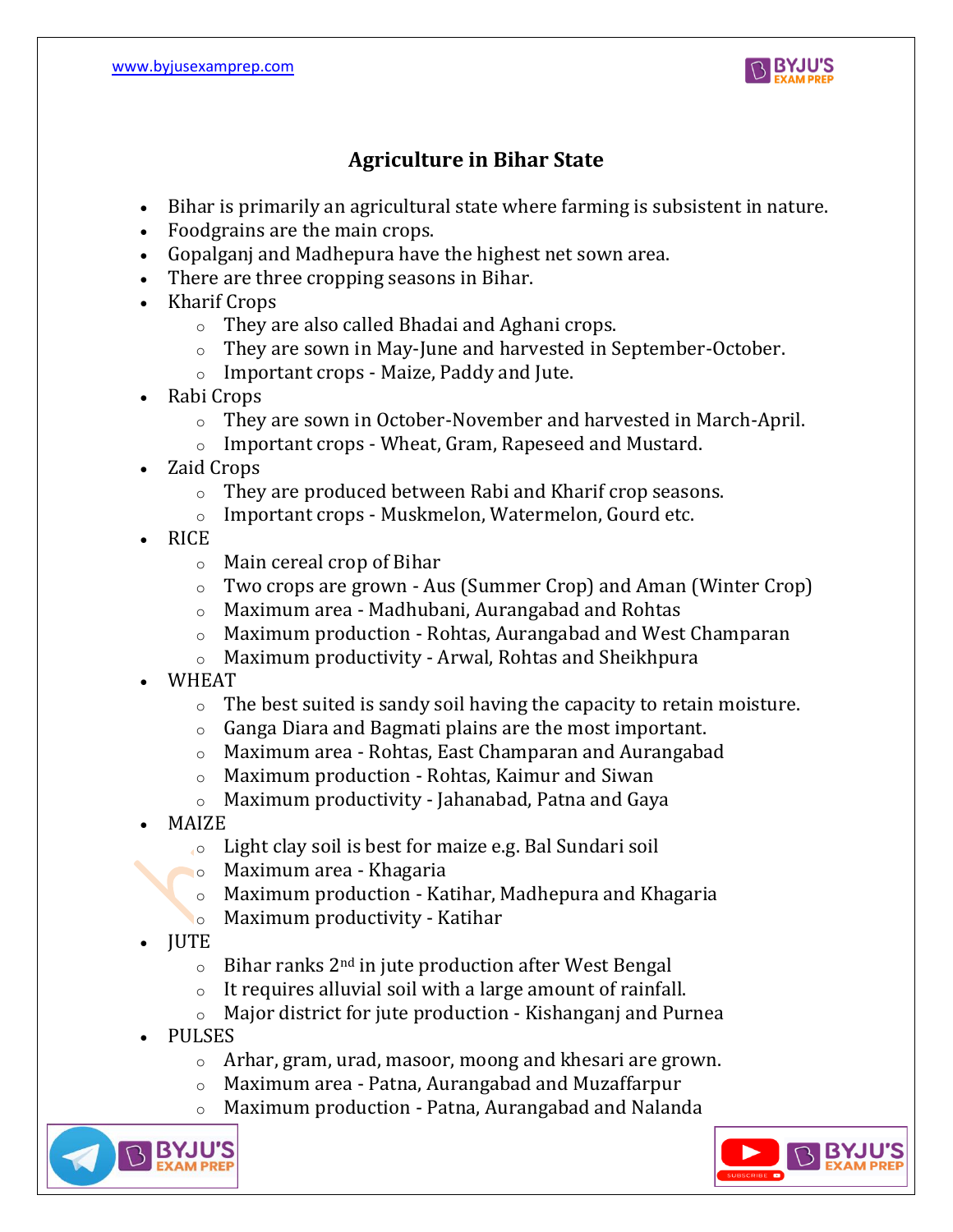

- o Maximum productivity Kaimur
- Bihar is known for its Litchi and Mango production.
- Litchi of Muzaffarpur is famous all over India.

#### **IRRIGATION**

- The irrigation potential of Bihar is very high but utilization is very low.
- Proper irrigation helps in raising agricultural production thus bettering the lives of people.
- Bihar also receives a fair amount of rainfall.
- There is a however uneven distribution of both irrigation facilities and rainfall across various districts.
- The share of irrigation by Canals is 37% and Tubewells is 30% while wells and ponds account for 30%.
- Almost 3/4<sup>th</sup> of the Canal irrigated area is in South Bihar.
- SONE CANAL
	- o Eastern Sone Canal taken out from Barun irrigates Patna, Jahanabad, Aurangabad and Gaya
	- o Western Sone Canal has been taken out from Tishri irrigate Ara, Buxar and Rohtas
- KOSI CANAL
	- o Two canals took out from Hanuman Nagar reservoir
	- o Eastern Kosi Canal irrigates Purnia, Madhepura and Saharsa.
	- o Western Kosi Canal irrigates Darbhanga district.
- GANDAK CANAL
	- o Two Canals took out from the dam at Valmiki Nagar
	- o Saran Canal irrigates Saran, Gopalganj and Siwan
	- o Tirhut Canal irrigates Muzaffarpur, Vaishali and East Champaran
- TRIVENI CANAL
	- o It is taken out from Gandak River at Triveni.
	- o It irrigates the West Champaran district.
- KAMLA CANAL
	- o It is taken out from Kamla River in Darbhanga.
	- $\circ$  It irrigates mainly the Madhubani district.

## **Transport in Bihar State**

## **ROADWAYS**

- Roadways are the most common means of transport used by people.
- Development of the people cannot be achieved without adequate roads.



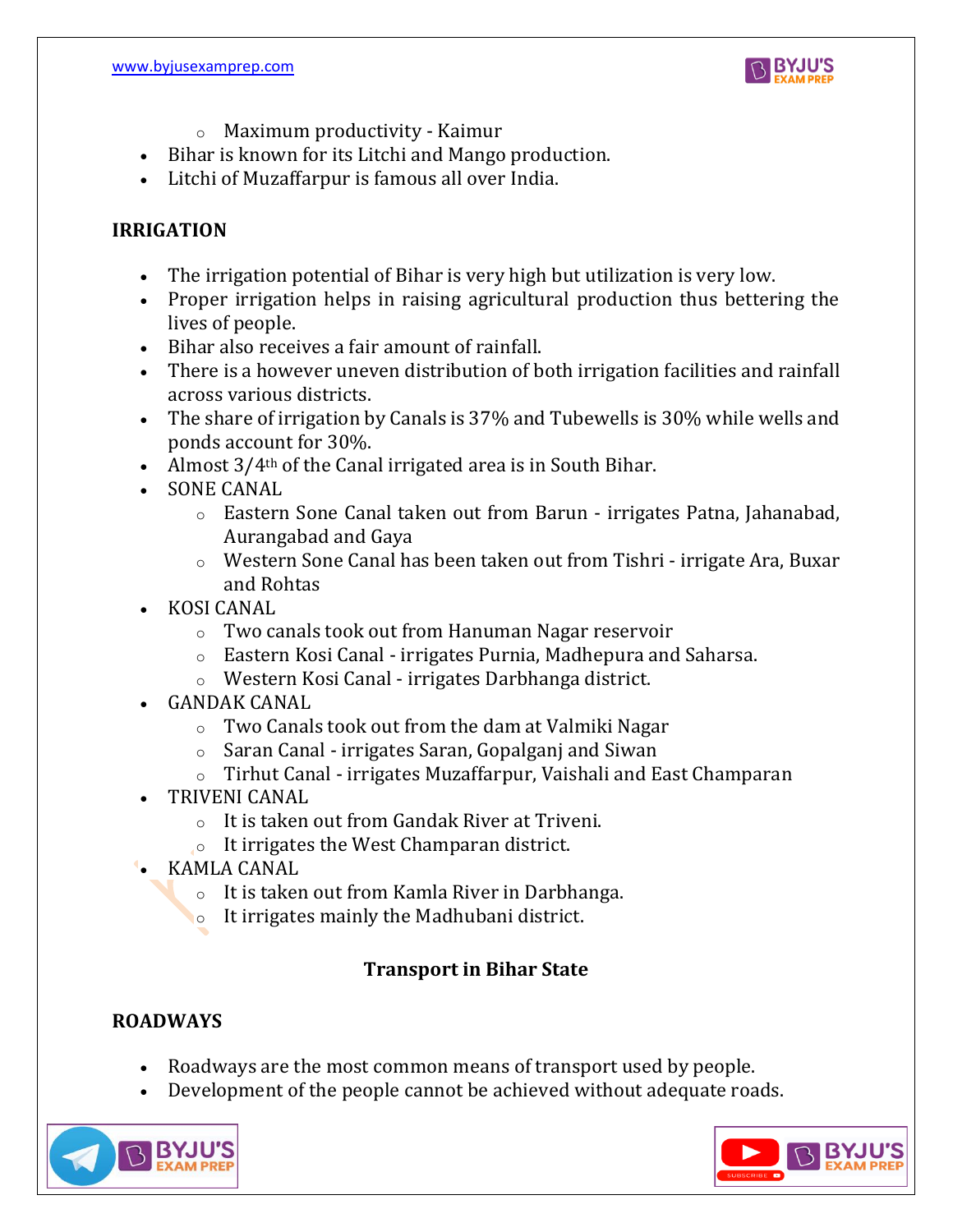

- In terms of road length per lakh population, it is just over 200 km compared to the national average of 358 km.
- However, in terms of road density of 210 km per 100 sq. km, Bihar is much ahead of other states except Kerala and West Bengal
- The total length of National Highways is 4595 km.
- The longest NH in Bihar is NH-31 of which 393 km is in Bihar.
- East-West Corridor
	- o It connects Porbandar to Silchar.
	- o It passes through 10 districts.
	- o Kishanganj, Katihar, Purnia, Araria, Supaul, Madhepura, Darbhanga, Muzaffarpur, East Champaran and Gopalganj
	- o It crosses the Gandak River in Bihar.
	- o It consists of NH-27.
- Golden Quadrilateral
	- o It passes through 4 districts.
	- o Kaimur, Rohtas, Aurangabad and Gaya.
	- o It crosses the Sone River in Bihar.
	- o It consists of NH-2 which connects Delhi to Kolkata.
- Major NHS :
	- o NH-19 Chhapra to Patna
	- o NH-57 Muzaffarpur to Purnia
	- o NH-82 Gaya to Mokama
	- o NH-85 Chhapra to Gopalganj
	- o NH-98 Patna to Rajhara. AIIMS Patna is on this NH.
- Major Road Bridges :
	- o Mahatma Gandhi Setu on Ganga river in Patna
	- o Vikramshila Setu on Ganga river in Bhagalpur
- Major Rail-Road Bridges :
	- o Rajendra Setu on Ganga river in Mokama
	- o Nehru Setu on Sone river in Dehri-i-Koh
	- o Abdul Bari Bridge on Sone river connecting Koilwar and Bhojpur
	- o Ganga Rail-Road Bridge on Ganga river connecting Patna and Sonepur

# **RAILWAYS**

- Railways started developing quite early in Bihar by the East India Company in 1860-62.
- Bihar has three railway lines
	- o North-Eastern Railway North Bihar
	- o East Central Railway South Bihar
	- o North-East Frontier Railway North-East Bihar



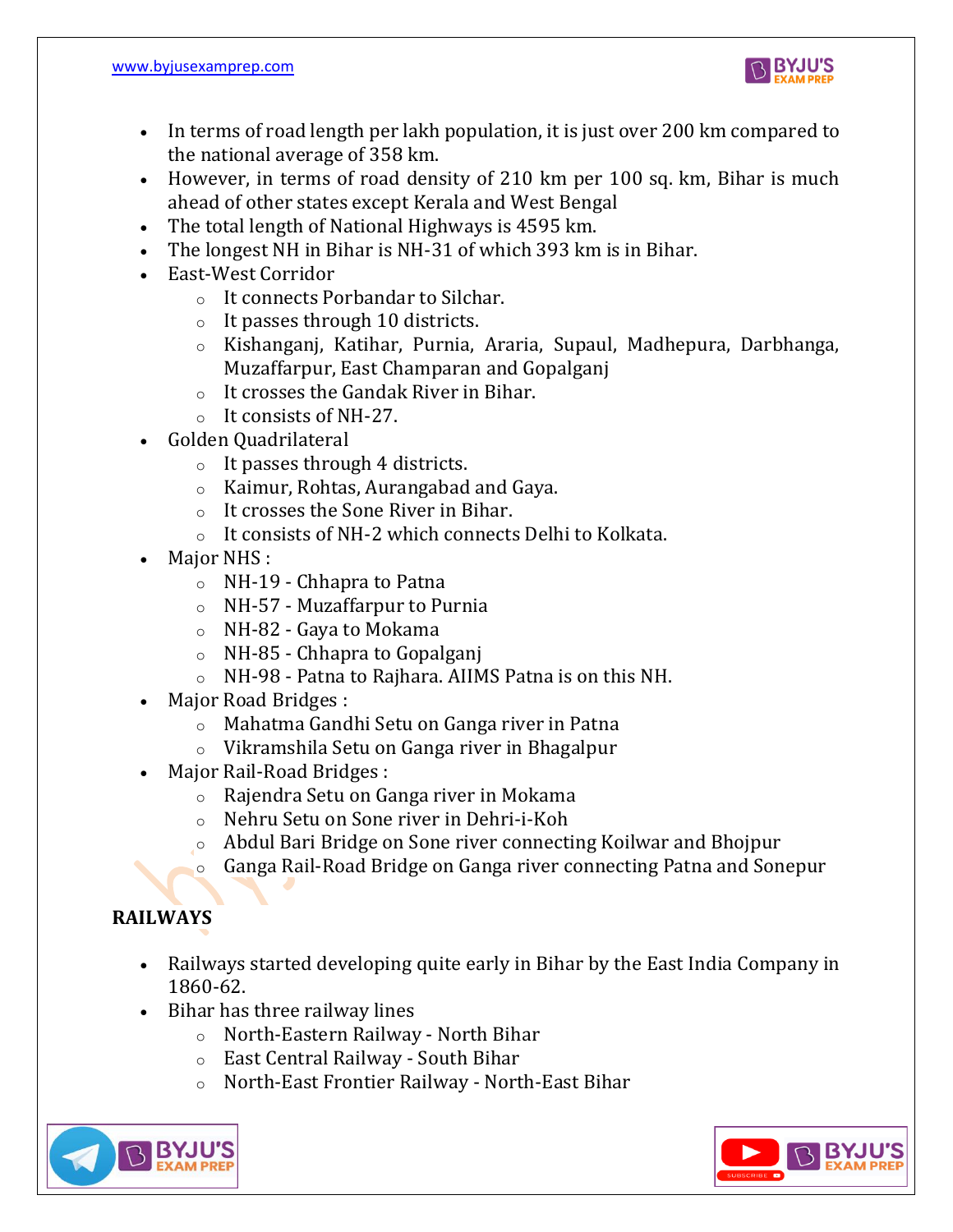

• The headquarters of the East Central Railway is located in Hajipur in the Vaishali district of Bihar.

#### **AIRWAYS**

- There are two international airports in Bihar.
	- o Jay Prakash Narayan International Airport, Patna
	- $\circ$  Gaya International Airport It was mainly developed for Buddhist tourism in Gaya.

#### **WATERWAYS**

- Waterways are the cheapest means of transport.
- It is environment friendly and fuel-efficient.
- National Waterway-1 that connects Allahabad to Haldia passes through Bihar.
- Bihar Steamer Service is available at Bararighat in Bhagalpur
- Ara Canal is also used for navigation purposes.

## **INDUSTRIES in Bihar State**

- Most of the industries are agro-based.
- The First Sugar manufacturing company was set up by the Dutch in 1840.
- Bihar State Milk Cooperative Federation (CONFED)
	- o It was established in 1983.
	- o SUDHA brand is marketed by CONFED.
- The tea industry in Bihar is mostly concentrated in the Kishanganj district.
- Bhagalpur region has great potential for Silk Industry.
- Jute Park is being set up at Maranga in the Purnia district.
- The leather industry is concentrated in Muzaffarpur and Mokama. Due to only a few working industries, most of the raw materials find a way to Kolkata, Kanpur and Chennai.
- Bihar Industrial Area Development Authority (BIADA)
	- o It was constituted under the B I A D Act 1974 to promote industrialization in Bihar.
	- o It has 4 regional offices in Patna, Darbhanga, Muzaffarpur and Bhagalpur.
- Bharat Wagon and Engineering Company Limited
	- o It is a PSU located in Mokama
	- o It manufactures rail wagons.
- Barauni Refinery
	- o It is located in Begusarai.